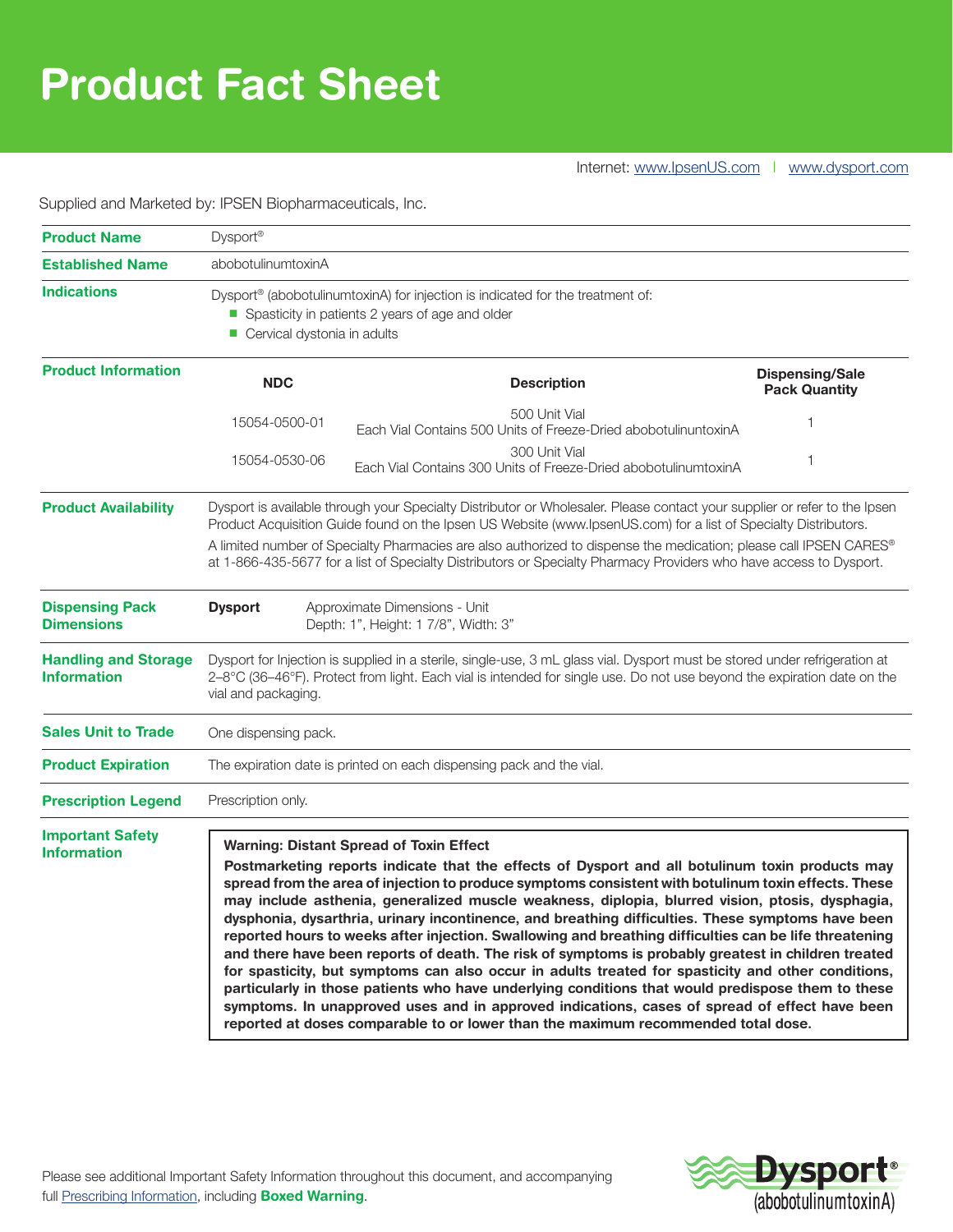# **Product Fact Sheet**

| <b>Special Shipping</b><br><b>Requirements</b>               | Dysport is labeled with specific transportation and storage requirements. Care should be taken to ensure that<br>temperature control at 2° to 8 C° (36° to 46° F) is maintained during these activities. Ipsen will ship Dysport in a manner<br>that maintains its temperature to meet the requirements stated above during transport from Ipsen to the product<br>destination. Specialty Distributors and Specialty Pharmacies should also package and ship Dysport in a manner that<br>maintains this same environment. Customers should call 1-855-463-5127 if they have any questions pertaining to<br>proper shipping.                                                                                                                                                                                                                                                                                                                                                                                                                                                                                                                                                 |  |  |
|--------------------------------------------------------------|-----------------------------------------------------------------------------------------------------------------------------------------------------------------------------------------------------------------------------------------------------------------------------------------------------------------------------------------------------------------------------------------------------------------------------------------------------------------------------------------------------------------------------------------------------------------------------------------------------------------------------------------------------------------------------------------------------------------------------------------------------------------------------------------------------------------------------------------------------------------------------------------------------------------------------------------------------------------------------------------------------------------------------------------------------------------------------------------------------------------------------------------------------------------------------|--|--|
| <b>Product Returns</b>                                       | For questions regarding returns, please contact Ipsen Customer Service at 1-844-944-7736                                                                                                                                                                                                                                                                                                                                                                                                                                                                                                                                                                                                                                                                                                                                                                                                                                                                                                                                                                                                                                                                                    |  |  |
| <b>Order Information</b>                                     | Ipsen Customer Service: 1-844-944-7736                                                                                                                                                                                                                                                                                                                                                                                                                                                                                                                                                                                                                                                                                                                                                                                                                                                                                                                                                                                                                                                                                                                                      |  |  |
| <b>Product Information</b>                                   | Ipsen Medical Affairs<br>Phone: 1-855-463-5127<br>Fax: 1-866-681-1063<br>Email: medinfo.USA@ipsen.com                                                                                                                                                                                                                                                                                                                                                                                                                                                                                                                                                                                                                                                                                                                                                                                                                                                                                                                                                                                                                                                                       |  |  |
| <b>Reimbursement</b><br><b>Information</b>                   | IPSEN CARES <sup>®</sup> : 1-866-435-5677<br>Monday through Friday 8:00 AM to 8:00 PM ET<br>Program provides coverage, access, reimbursement, and educational support to patients and their healthcare<br>professionals.                                                                                                                                                                                                                                                                                                                                                                                                                                                                                                                                                                                                                                                                                                                                                                                                                                                                                                                                                    |  |  |
| <b>Patient Support</b><br><b>Program</b>                     | IPSEN CARES <sup>®</sup> : 1-866-435-5677                                                                                                                                                                                                                                                                                                                                                                                                                                                                                                                                                                                                                                                                                                                                                                                                                                                                                                                                                                                                                                                                                                                                   |  |  |
|                                                              | Monday through Friday 8:00 AM to 8:00 PM ET                                                                                                                                                                                                                                                                                                                                                                                                                                                                                                                                                                                                                                                                                                                                                                                                                                                                                                                                                                                                                                                                                                                                 |  |  |
| <b>J-Code</b>                                                | J0586                                                                                                                                                                                                                                                                                                                                                                                                                                                                                                                                                                                                                                                                                                                                                                                                                                                                                                                                                                                                                                                                                                                                                                       |  |  |
| <b>Important Safety</b><br><b>Information</b><br>(Continued) | <b>Contraindications</b><br>Dysport is contraindicated in patients with known hypersensitivity to any botulinum toxin products, cow's milk protein,<br>components in the formulation or infection at the injection site(s). Serious hypersensitivity reactions including anaphylaxis,<br>serum sickness, urticaria, soft tissue edema, and dyspnea have been reported. If such a reaction occurs, discontinue<br>Dysport and institute appropriate medical therapy immediately.<br><b>Warnings and Precautions</b><br><b>Lack of Interchangeability Between Botulinum Toxin Products</b>                                                                                                                                                                                                                                                                                                                                                                                                                                                                                                                                                                                    |  |  |
|                                                              | The potency Units of Dysport are specific to the preparation and assay method utilized. They are not interchangeable with<br>other preparations of botulinum toxin products, and, therefore, units of biological activity of Dysport cannot be compared<br>to or converted into units of any other botulinum toxin products assessed with any other specific assay method.                                                                                                                                                                                                                                                                                                                                                                                                                                                                                                                                                                                                                                                                                                                                                                                                  |  |  |
|                                                              | <b>Dysphagia and Breathing Difficulties</b><br>Treatment with Dysport and other botulinum toxin products can result in swallowing or breathing difficulties. Patients with<br>pre-existing swallowing or breathing difficulties may be more susceptible to these complications. In most cases, this is a<br>consequence of weakening of muscles in the area of injection that are involved in breathing or swallowing. When distant<br>side effects occur, additional respiratory muscles may be involved. Deaths as a complication of severe dysphagia have<br>been reported after treatment with botulinum toxin. Dysphagia may persist for several weeks, and require use of a feeding<br>tube to maintain adequate nutrition and hydration. Aspiration may result from severe dysphagia and is a particular risk<br>when treating patients in whom swallowing or respiratory function is already compromised. Patients treated with botulinum<br>toxin may require immediate medical attention should they develop problems with swallowing, speech, or respiratory<br>disorders. These reactions can occur within hours to weeks after injection with botulinum toxin. |  |  |

#### **Pre-existing Neuromuscular Disorders**

Individuals with peripheral motor neuropathic diseases, amyotrophic lateral sclerosis, or neuromuscular junction disorders (e.g., myasthenia gravis or Lambert-Eaton syndrome) should be monitored particularly closely when given botulinum toxin. Patients with neuromuscular disorders may be at increased risk of clinically significant effects including severe dysphagia and respiratory compromise from typical doses of Dysport.

#### **Continued on next page**

Please see additional Important Safety Information throughout this document, and accompanying [full Prescribing Information](https://www.ipsen.com/products/Dysport_Full_Prescribing_Information), including **Boxed Warning**.

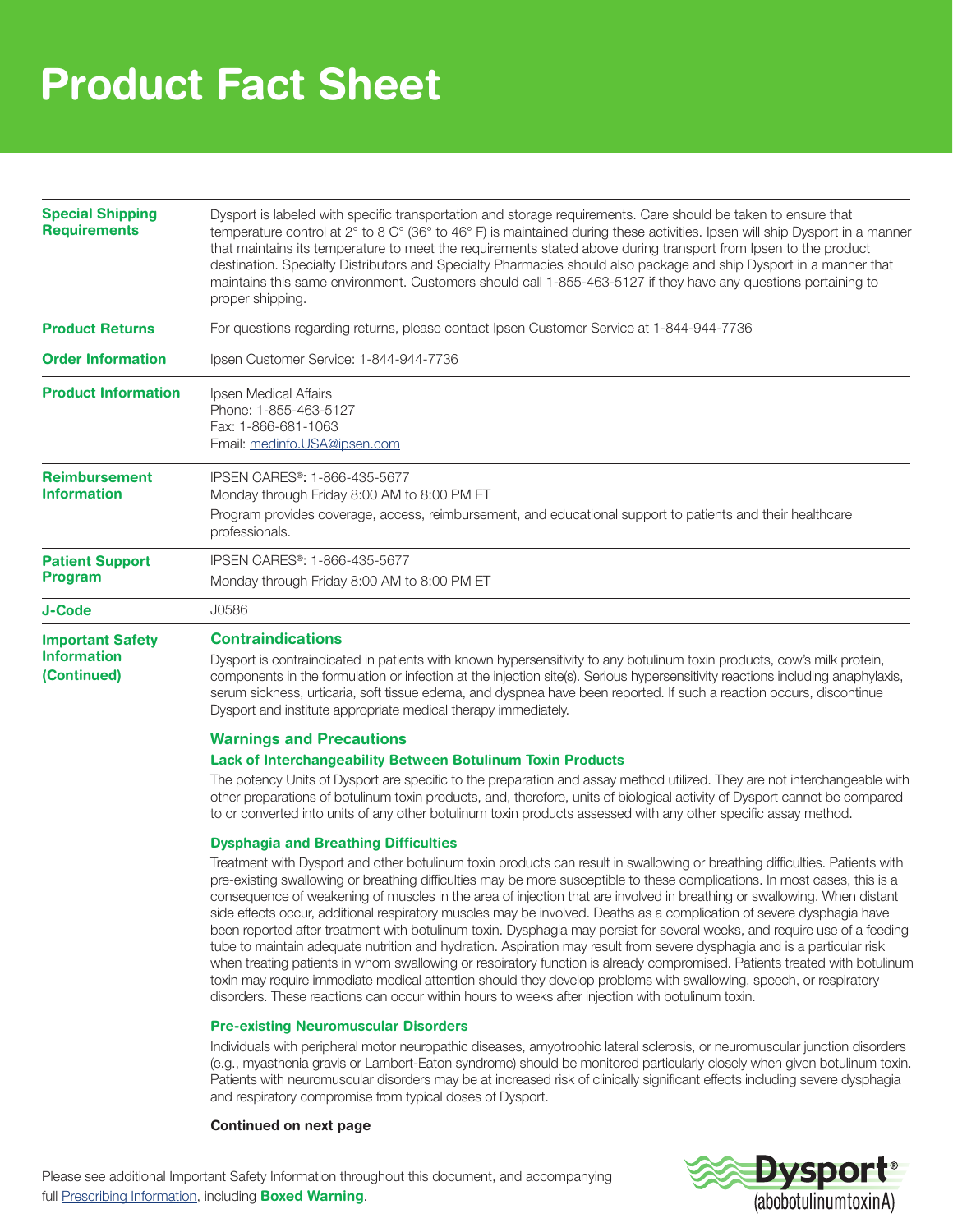# **Product Fact Sheet**

**Important Safety Information (Continued)**

### **Warnings and Precautions (Continued)**

### **Human Albumin and Transmission of Viral Diseases**

This product contains albumin, a derivative of human blood. Based on effective donor screening and product manufacturing processes, it carries an extremely remote risk for transmission of viral diseases and variant Creutzfeldt-Jakob disease (vCJD). There is a theoretical risk for transmission of Creutzfeldt-Jakob disease (CJD), but if that risk actually exists, the risk of transmission would also be considered extremely remote. No cases of transmission of viral diseases, CJD, or vCJD have ever been identified for licensed albumin or albumin contained in other licensed products.

#### **Intradermal Immune Reaction**

The possibility of an immune reaction when injected intradermally is unknown. The safety of Dysport for the treatment of hyperhidrosis has not been established. Dysport is approved only for intramuscular injection.

#### **Most Common Adverse Reactions**

Adults with lower limb spasticity (≥5%): falls, muscular weakness, and pain in extremity and with upper limb spasticity ( $\geq$ 4%): muscular weakness.

Pediatric patients with lower limb spasticity (≥10%): nasopharyngitis, cough and pyrexia and with upper limb spasticity (≥10%): upper respiratory tract infection and pharyngitis.

Adults with cervical dystonia (≥5%): muscular weakness, dysphagia, dry mouth, injection site discomfort, fatigue, headache, musculoskeletal pain, dysphonia, injection site pain, and eye disorders.

#### **Drug Interactions**

Co-administration of Dysport and aminoglycosides or other agents interfering with neuromuscular transmission (e.g., curare-like agents), or muscle relaxants, should be observed closely because the effect of botulinum toxin may be potentiated. Use of anticholinergic drugs after administration of Dysport may potentiate systemic anticholinergic effects, such as blurred vision. The effect of administering different botulinum neurotoxins at the same time or within several months of each other is unknown. Excessive weakness may be exacerbated by another administration of botulinum toxin prior to the resolution of the effects of a previously administered botulinum toxin. Excessive weakness may also be exaggerated by administration of a muscle relaxant before or after administration of Dysport.

### **Special Populations**

#### **Use in Pregnancy**

There are no adequate and well-controlled studies in pregnant women. Dysport should be used during pregnancy only if the potential benefit justifies the potential risk to the fetus. Based on animal data, Dysport may cause fetal harm.

#### **Pediatric Use**

The safety and effectiveness of Dysport injected into proximal muscles of the lower limb for the treatment of spasticity in pediatric patients has not been established. Based on animal data Dysport may cause atrophy of injected and adjacent muscles; decreased bone growth, length, and mineral content; delayed sexual maturation; and decreased fertility.

#### **Geriatric Use**

In general, elderly patients should be observed to evaluate their tolerability of Dysport, due to the greater frequency of concomitant disease and other drug therapy. Subjects aged 65 years and over who were treated with Dysport for lower limb spasticity reported a greater percentage of fall and asthenia as compared to those younger (10% vs. 6% and 4% vs. 2%, respectively).

To report SUSPECTED ADVERSE REACTIONS or product complaints, contact Ipsen at 1-855-463-5127. You may also report SUSPECTED ADVERSE REACTIONS to the FDA at 1-800-FDA-1088 or www.fda.gov/medwatch.